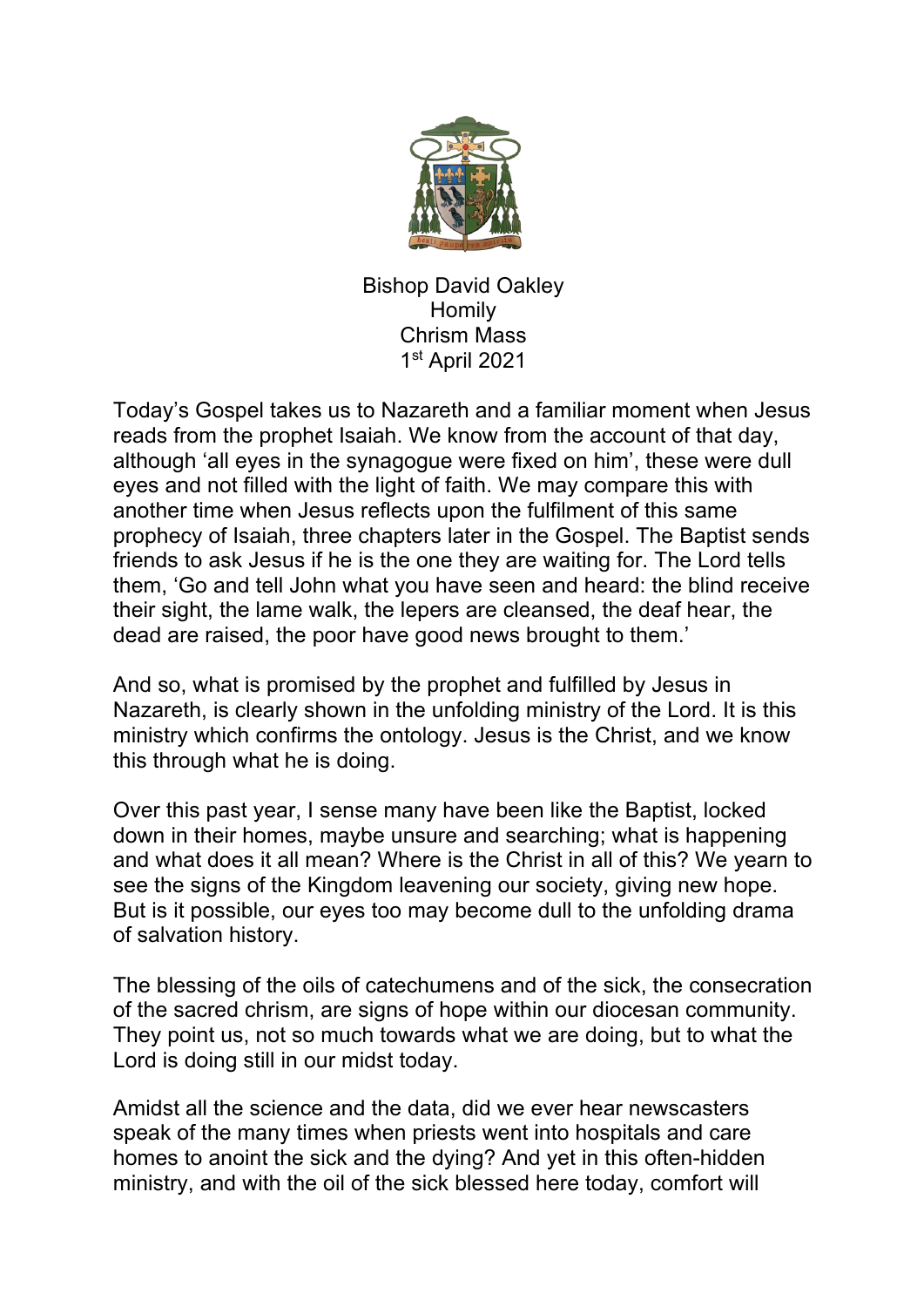continue to be given to those who are suffering. Those to be baptised into eternal life will be anointed with the oil of catechumens, so that they may receive divine adoption as children of our heavenly Father and 'receiving divine wisdom and power, they may understand more deeply the Gospel of (your) Christ'.

With the consecration of Chrism, those 'born again in the cleansing waters of Baptism, are strengthened by the anointing of the Spirit and, conformed to (your) Christ, they share in his prophetic, priestly and kingly office.' And so, those who have received the new life of baptism, those who will receive the outpouring of the Spirit in sacramental Confirmation, and Deacon Liam Castle who will be ordained priest, all will be anointed with this sacred oil.

Mention of Liam brings me to the second part of my reflection this morning, and so now, a few words for our priests. Our longest serving priest, Fr Neville McClement, has been ordained for sixty-three years and our newest is Fr Andrew Coy, who has just been ordained for a week - we might say the Chrism is still fresh on his hands!

My dear brothers in ministry, there will hopefully be many occasions when we might reflect together on the meaning of priestly life and ministry. And so as we prepare to renew our priestly promises, let me just return to that day in Nazareth.

One of the reasons this day did not end well for our Lord, is that Jesus was so well-known to the townsfolk of Nazareth. Just after today's Gospel passage finishes, the people said, 'Is not this Joseph's son?' As the saying goes, familiarity breeds contempt.

Permit me to remind you of some words of Pope Benedict XVI when he came to Birmingham to beatify John Henry Newman: 'Cardinal Newman's motto, *Cor ad cor loquitur*, or "Heart speaks unto heart", gives us an insight into his understanding of the Christian life as a call to holiness, experienced as the profound desire of the human heart to enter into intimate communion with the Heart of God. He reminds us that faithfulness to prayer gradually transforms us into the divine likeness. As he wrote in one of his many fine sermons, "a habit of prayer, the practice of turning to God and the unseen world in every season, in every place, in every emergency – prayer, I say, has what may be called a natural effect in spiritualizing and elevating the soul. A man is no longer what he was before; gradually ... he has imbibed a new set of ideas, and become imbued with fresh principles".'